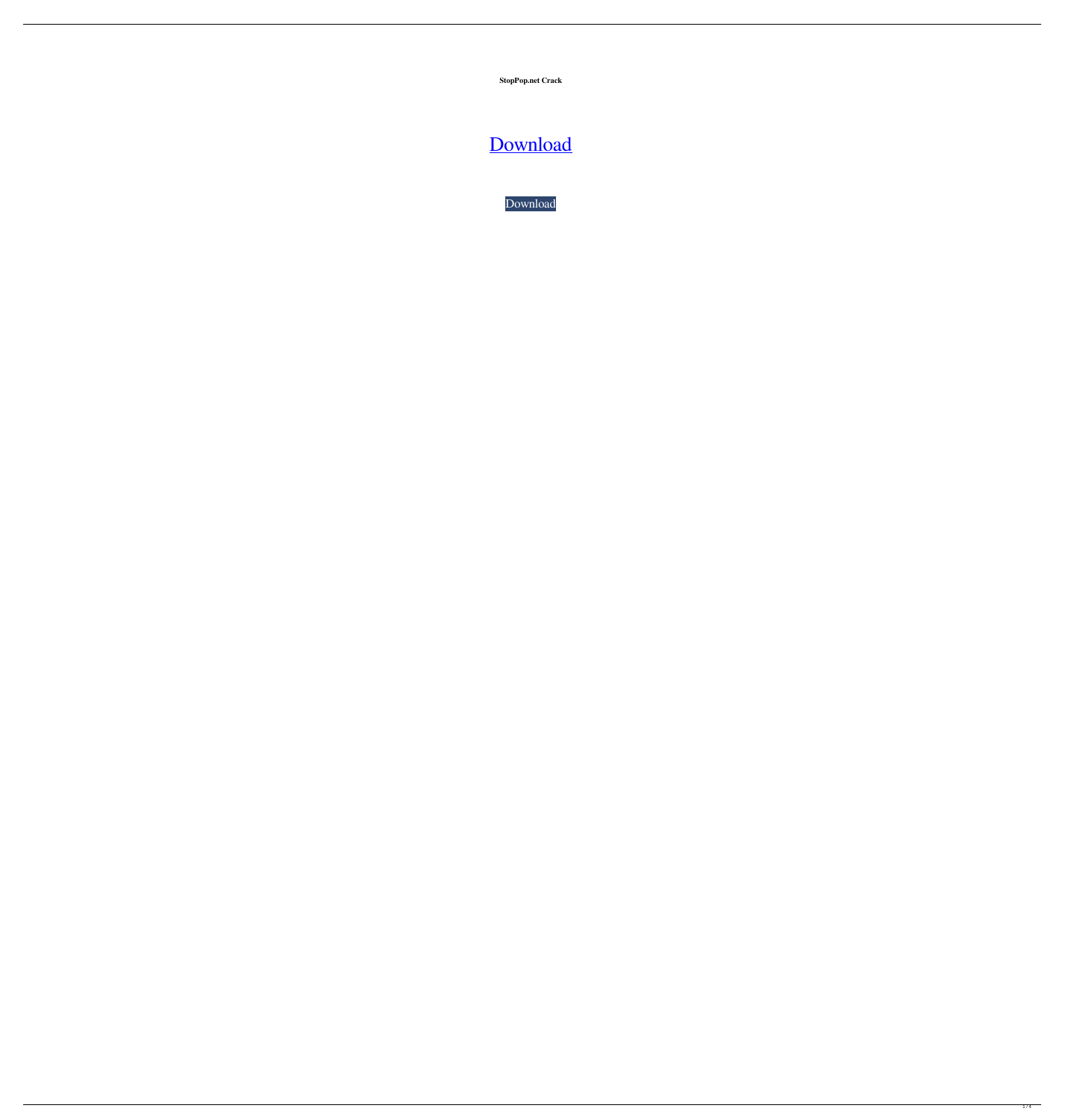StopPop.net is a popup blocker software that will auto-detect and block Internet Explorer pop up windows on Windows PCs. This easy to use, easy to understand popup blocker blocks popups from only the web sites you specify while you surf the Web. You have complete control over which popups you allow and which you block. StopPop.net is a simple, effective, and intelligent popup blocker that will keep you from annoying popups while you surf the Web. StopPop.net blocks popups while you surf. Unlike other popup blockers, StopPop.net only runs when you surf. The software is so easy to use even your grandmother will know how to use it. Just click on the StopPop.net icon in the system tray. The icon will change from a red dot to a green dot. Click the green dot to block popups, click the red dot to unblock popups. You can view the sites you allow by clicking on the popup window. The popup window will change to a small box with buttons. Click on the three buttons on the popup window to see the list of sites you allow. You can also delete sites you have blocked, or move them to the bottom of the list. The icon will also change to a red icon if a popup is blocked. Click on the red icon to remove the popups from the block list and replace the icon with a green icon. StopPop.net allows you to block or allow popups from specific web sites. You can allow a popup window from a web site only when you want to see it. You can also block a popup from a site you do not want to see. The popup window can be blocked by clicking on the button for the site you want to block. You can block a popup with a one click operation. You can also drag and drop sites to be blocked or unblocked from the popup window. Another one-click operation can be used to move sites up or down in the list of sites you allow. Sites that you do not want can be moved to the bottom of the list. The site list in StopPop.net can be configured by using a Properties dialog box. You can also create your own list of sites to allow and block. You can manually enter sites into the list or import sites from a file. As of the time of this writing, StopPop.net can be used with Internet Explorer 5.0, 5.5, and 6.0 with service pack 1

KEYMACRO is a free keystroke program that simulates mouse movements and keystrokes so you can perform a number of mouse functions with the keyboard. It simulates mouse movements and keystrokes so you can perform a number of mouse functions with the keyboard. The basic program functionality is:  $\mathbb{Z}$  Allows you to define your mouse preferences.  $\mathbb{Z}$  Simulate mouse clicks and drag-and-drops.  $\mathbb{Z}$  Perform common functions such as open, close, minimize, maximize, exit, etc. **?** Perform File operations like copy, paste, move, rename, delete, open, etc. **?** Allows you to bind commands and functions to a variety of keystrokes. Installation: **D** Copy the KEYMACRO folder from the Zip file to the /bin or /Program Files directory. For Windows 95, 98, NT, 2000, ME, XP, Vista, and 7: **D** Click the Start button and then select "Run" **D** In the Run dialog, type "CMD" then click OK  $\Omega$  Press the Windows key and the letter X at the same time to launch the "Command Prompt"  $\Omega$  At the prompt, type "cd ", then press enter. For Windows 8, 8.1, and 10:  $[$  Click the Start button and then select "Run"  $[$  In the Run dialog, type "CMD" then click OK  $[$ Press the Windows key and the letter X at the same time to launch the "Command Prompt"  $[$ ] At the prompt, type "cd ", then press enter. Using:  $[$ ] After launching KEYMACRO, create the mouse profile that you prefer by selecting the "Profile" tab and adjusting the mouse settings as desired. <sup>[7]</sup> Mouse operations are performed by defining keyboard shortcuts. Select the "Keys" tab and use the sliders or use the keyboard to create the desired shortcut keystrokes. **I** When you are satisfied with your mouse profile, use the "Profile" tab and select the "Settings" button and enter your password. **7** Select the "Keys" tab, type a keyboard shortcut for the mouse operation, then click "Assign". **7** Select the desired mouse profile using the "Profile" tab, then use 77a5ca646e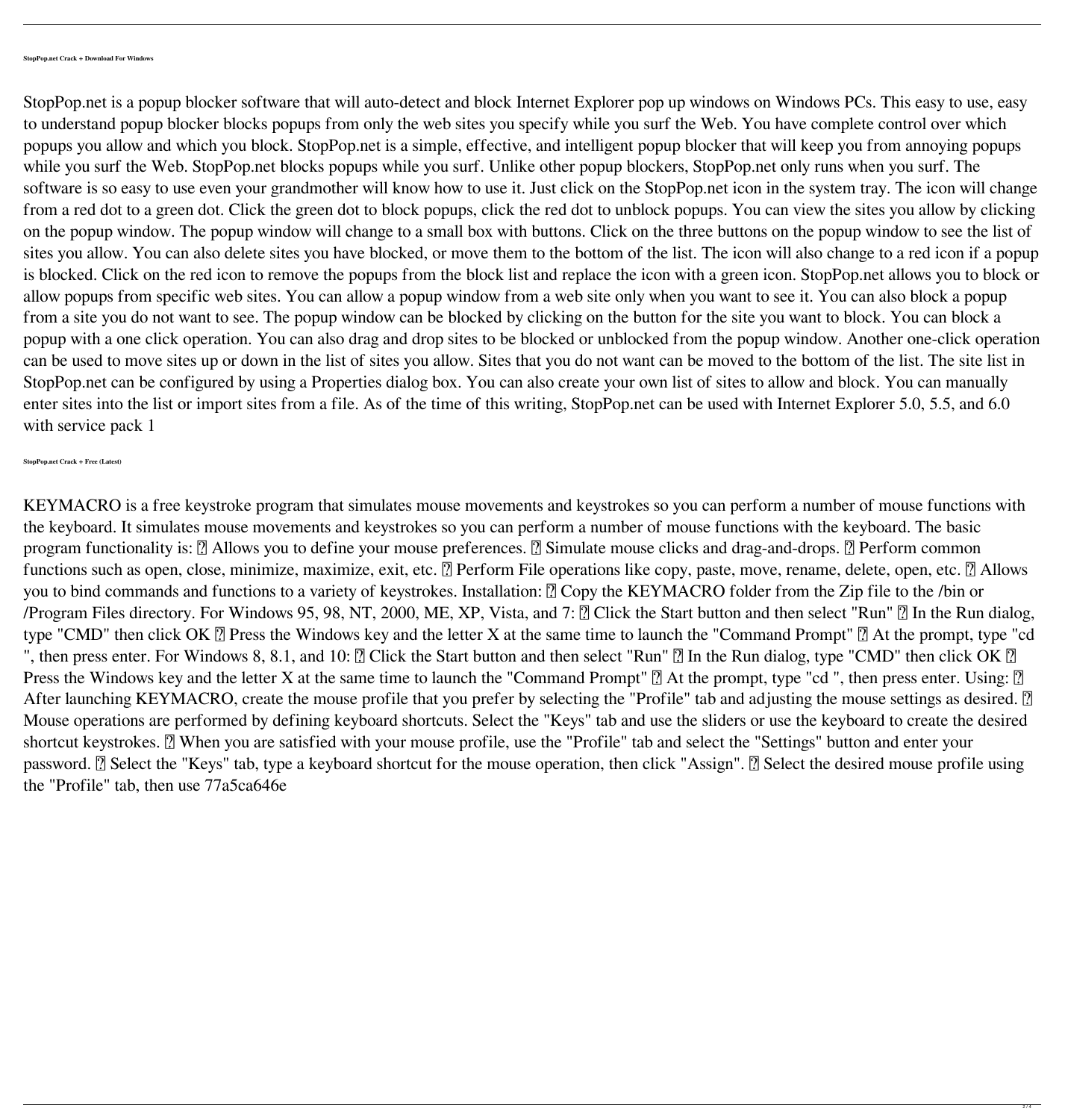StopPop.net is an anti-popup web page manager for Internet Explorer. StopPop.net automatically blocks Internet Explorer popup windows while you surf. This software utility will block annoying pop-up windows with a degree of precision not found in other utilities. StopPop.net will allow you to explicitly allow or block pop-ups you specify, you can block specific pop-ups and allow others or simply block all pop-ups and keep your internet experience as peaceful as possible. A small, effective, and intelligent anti-popup software product than can kill annoying popup windows without your intervention by using artificial intelligence and intelligent agent technologies. Users are raving about how this is exactly what a popup blocker should be. StopPop.net is so simple even your grandmother will know how to use it. The interface is so unique and intuitive you'll wish you had been using it all along. Here are some key features of "StopPop net":  $[$ ] Allow pop up windows only when you want to see them.  $[$ ] Unlike other popup blockers StopPop.net only runs when you surf. **I** Let's face it some web sites have valid popups you need to see, StopPop.net allows you to graphically select popups you do want to see from the slide out menu window. **7** Two clicks to use 90% of all features. **7** Have the option to play a non-intrusive sound when a popup is blocked.  $\Omega$  Set up StopPop.net to always allows pop ups from secure sites.  $\Omega$  Manage your blocked sites, allowed sites and domains all in a single interface or manually with a click while you surf. Limitations:  $[$  A registered copy will not produce a notification screen with every 20th popup that is blocked. StopPop.net Description: StopPop.net is an anti-popup web page manager for Internet Explorer. StopPop.net automatically blocks Internet Explorer popup windows while you surf. This software utility will block annoying pop-up windows with a degree of precision not found in other utilities. StopPop.net will allow you to explicitly allow or block pop-ups you specify, you can block specific pop-ups and allow others or simply block all pop-ups and keep your internet experience as peaceful as possible. A small, effective, and intelligent anti-popup software product than can kill annoying popup windows without your

StopPop.net automatically blocks Internet Explorer popup windows while you surf. This software utility will block annoying pop-up windows with a degree of precision not found in other utilities. StopPop.net will allow you to explicitly allow or block pop-ups you specify, you can block specific pop-ups and allow others or simply block all pop-ups and keep your internet experience as peaceful as possible. A small, effective, and intelligent anti-popup software product than can kill annoying popup windows without your intervention by using artificial intelligence and intelligent agent technologies. Users are raving about how this is exactly what a popup blocker should be. StopPop.net is so simple even your grandmother will know how to use it. The interface is so unique and intuitive you'll wish you had been using it all along. Here are some key features of "StopPop net": **?** Allow pop up windows only when you want to see them.  $[$  Unlike other popup blockers StopPop.net only runs when you surf.  $[$ ] Let's face it some web sites have valid popups you need to see, StopPop.net allows you to graphically select popups you do want to see from the slide out menu window.  $\sqrt{2}$  Two clicks to use 90% of all features.  $\sqrt{2}$  Have the option to play a non-intrusive sound when a popup is blocked.  $\sqrt{2}$  Set up StopPop.net to always allows pop ups from secure sites. **I** Manage your blocked sites, allowed sites and domains all in a single interface or manually with a click while you surf. Requirements:  $[$  10 Megabytes free disk space  $[$  32 Megabytes RAM Limitations:  $[$  A registered copy will not produce a notification screen with every 20th popup that is blocked. ![](brjcancer00066-0144.tif "scanned-page"){.122} ![](brjcancer00066-0145.tif "scannedpage"){.123} ![](brjcancer00066-0146.tif "scanned-page"){.124} ![](brjcancer00066-0147.tif "scanned-page"){.125} ![](brjcancer00066-0148.tif "scanned-page") $\{.126\}$ ![](brjcancer00066-0149.tif "scanned-page") $\{.127\}$ #!/usr/bin/env python # -\*- coding: utf-8 -\*- # This file is part of the WufeScript project # # Copyright (C

 $3/4$